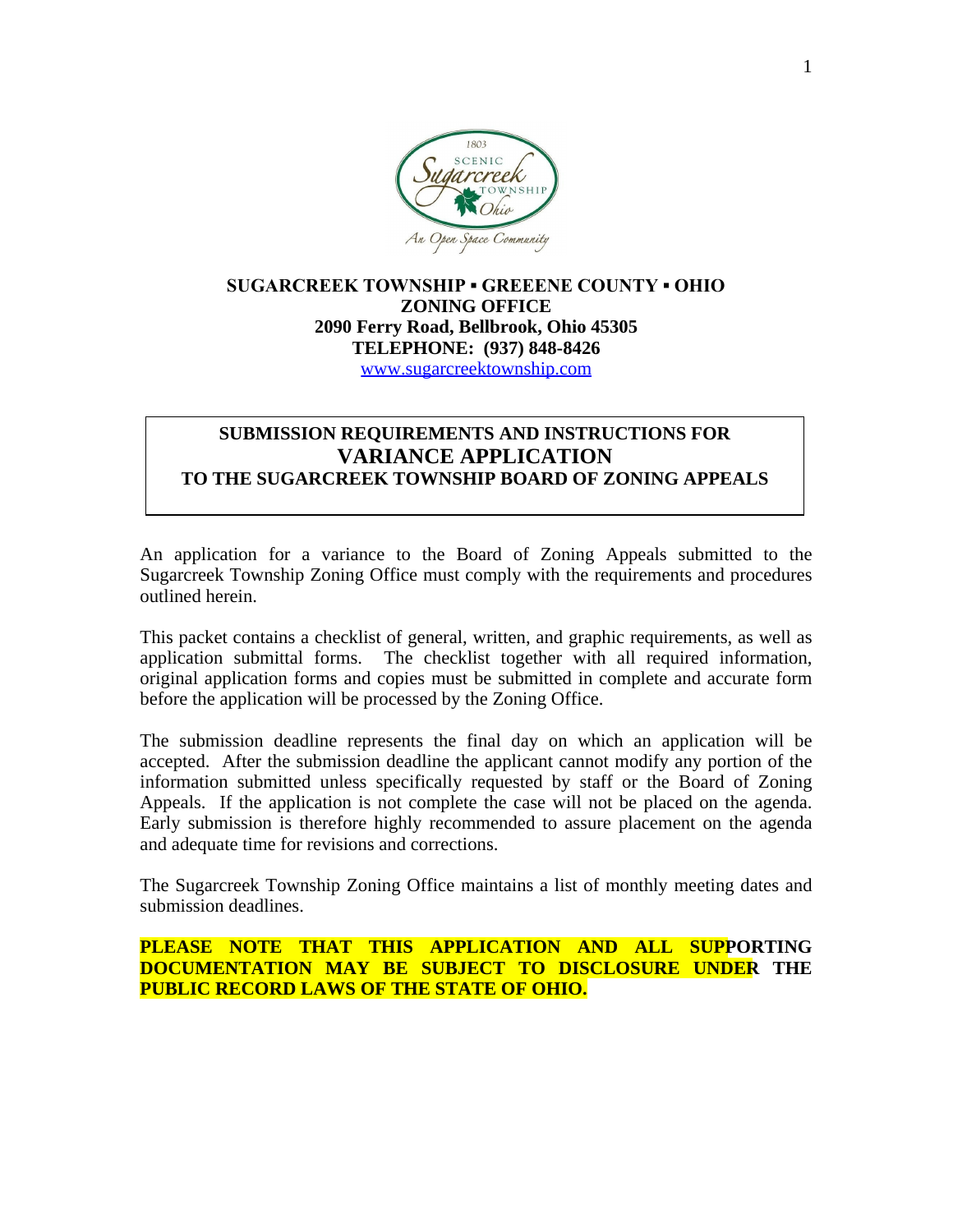## SUBMISSION REQUIREMENTS FOR A VARIANCE TO THE SUGARCREEK TOWNSHIP ZONING RESOLUTION

# **FOR SUGARCREEK TOWNSHIP ZONING OFFICE USE ONLY:**

CASE #:  $\blacksquare$ 

#### **1. GENERAL REQUIREMENTS**

Incomplete of inaccurate applications will not be accepted for processing or be placed on the agenda.

\_\_\_\_\_1.1 **PRE-APPLICATION MEETING DATE: \_\_\_/ \_\_\_/ \_\_\_\_**

**TIME: \_\_\_\_\_\_\_\_\_\_\_\_**

The applicant is required to meet with staff of the Zoning Office to discuss the overall application process before submitting the application packet. Please call (937) 848- 8426 for an appointment. Final staff review to the Board of Zoning Appeals about this application will be contained in the staff report which will be provided to the applicant prior to the meeting date.

## \_\_\_\_\_1.2 **APPLICATION FEE \$500**

An application shall be accompanied by a non-refundable fee to cover the costs of holding the public hearing public hearing thereon. Request to withdraw an application must be submitted in writing to the Zoning Compliance Officer. There shall be no refund or part thereof once public notice has been given.

## **2. WRITTEN REQUIREMENTS**

## \_\_\_\_\_2.1 **REFUSAL NOTICE/ZONING ORDER (IF APPLICABLE)**

Submit one copy of the refusal notice issued by the Sugarcreek Township Zoning Compliance Officer (if applicable).

## \_\_\_\_\_2.2 **ADJACENT PROPERTY OWNERS LIST**

A typewritten list containing the names, tax mailing addresses and parcel numbers of all parcels within five hundred (500) feet of the subject site must be submitted on mailing labels.

#### \_\_\_\_\_2.3 **DESCRIPTION OF REQUEST AND REASONS FOR VARIANCE FORM**

Complete and submit the Description of Request and Reasons for Variance Form (provided).

## \_\_\_\_\_2.4 **PROPERTY OWNER'S AFFIDAVIT**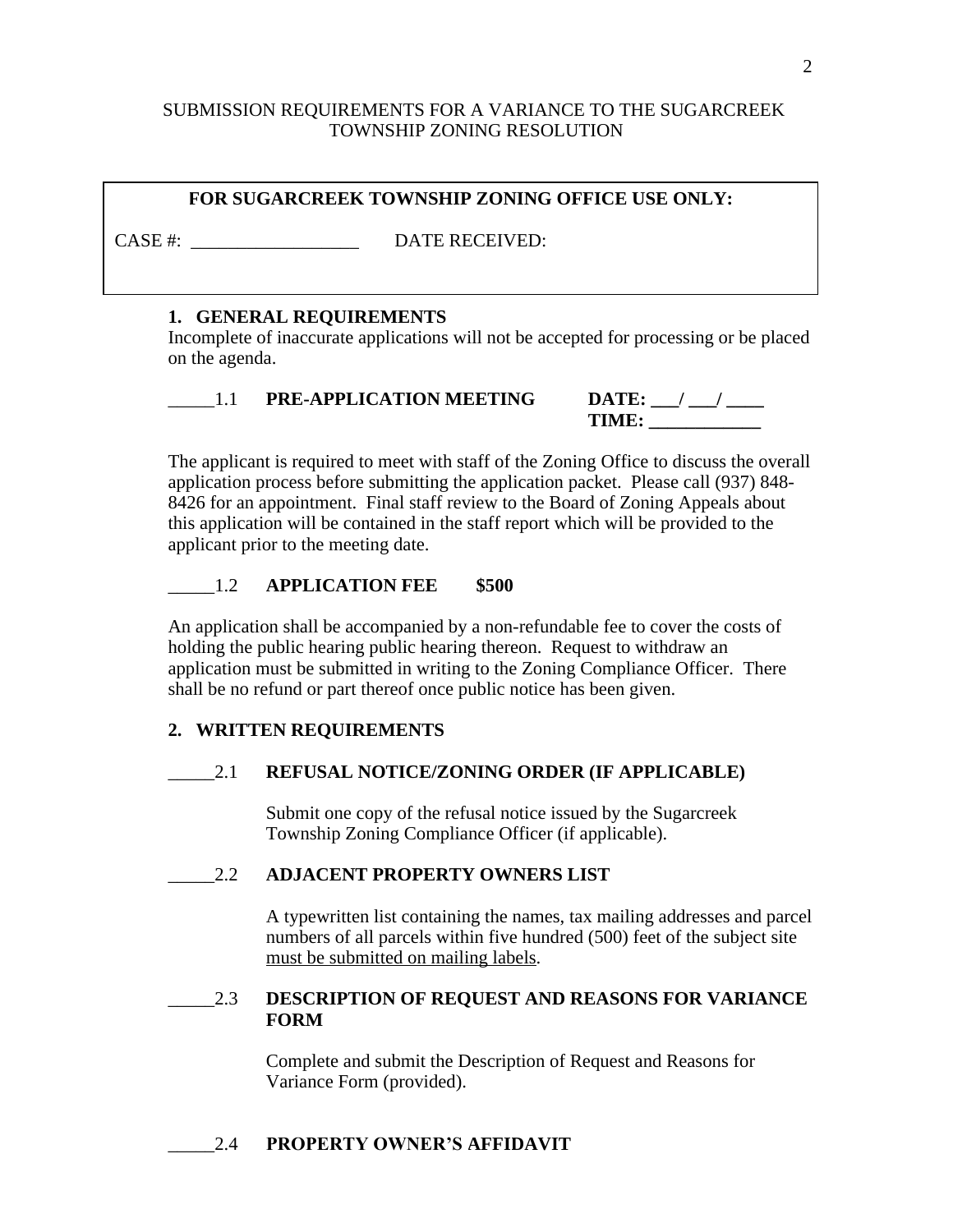Complete and submit the Affidavit (provided).

#### \_\_\_\_\_2.5 **CHECKLIST OF REQUIREMENTS**

**Submit this checklist fully completed.**

#### **3. GRAPHIC REQUIREMENTS**

#### **\_\_\_\_\_**3.1 **Plot Plan**

Submit ten (10) copies of a plot plan for the subject site drawn to an engineering scale  $(1^{\prime\prime}=20^{\prime}, 1^{\prime\prime}=30^{\prime})$ , etc.). These plans should indicate accurate lot shape and property line dimensions, the size, location, and use of existing and proposed buildings and structures, public streets and right-of-way boundaries, and the location of any natural or topographical peculiarities of the subject parcel(s).

#### \_\_\_\_\_3.2 **Reduced Plot Plan**

Submit one (1) copy of the plot plan reduced to an  $11"$  x  $17"$  maximum sheet of paper. The information contained on the reduced version of the plan shall be the same as that which is required above.

## **INFORMATION SUBMITTED SHALL BE ASSUMED TO BE CORRECT AND APPLICANT AND/OR AGENT SHALL ASSUME RESPONSIBILITY FOR ANY ERRORS AND/OR INACCURACIES RESULTING IN AN IMPROPER APPLICATION.**

**Signature of person preparing this checklist Date Submitted (Applicant or Representative)**

**Printed name of person preparing this checklist**

APPLICATION FOR A ZONING VARIANCE TO THE BOARD OF ZONING APPEALS SUGARCREEK TOWNSHIP ZONING OFFICE 2090 Ferry Road, Bellbrook, Ohio 45305 Telephone: (937) 848-8426

#### **FOR SUGARCREEK TOWNSHIP ZONING OFFICE USE ONLY:**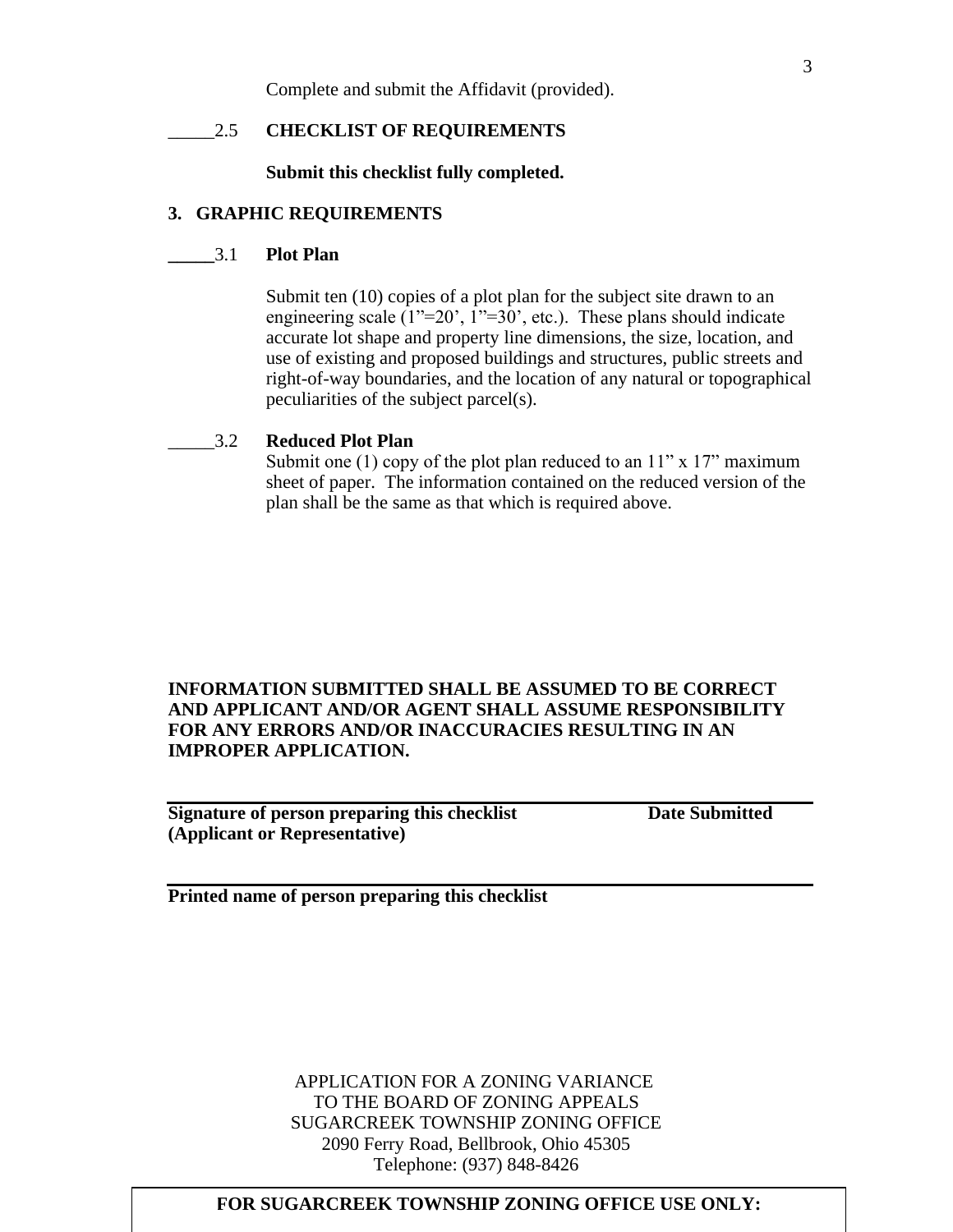# NOTE: THIS APPLICATION MUST BE TYPEWRITTEN ON PRINTED CLEARLY – USE ADDITIONAL SHEETS IF NECESSARY

| FOR EACH PARCEL WITHIN THE SUBJECT SITE PLEASE PROVIDE:                                                                                                                     |                |                                                              |                                 |  |  |  |
|-----------------------------------------------------------------------------------------------------------------------------------------------------------------------------|----------------|--------------------------------------------------------------|---------------------------------|--|--|--|
| PROPERTY OWNER NAME                                                                                                                                                         |                | PROPERTY OWNER ADDRESS                                       | <b>SUBJECT PARCEL(S) NUMBER</b> |  |  |  |
|                                                                                                                                                                             |                |                                                              |                                 |  |  |  |
|                                                                                                                                                                             |                |                                                              |                                 |  |  |  |
|                                                                                                                                                                             |                |                                                              |                                 |  |  |  |
|                                                                                                                                                                             |                |                                                              |                                 |  |  |  |
|                                                                                                                                                                             |                | INTEREST IN PROPERTY: OWNER __ AGENT __ LESEE __ OPTIONEE __ |                                 |  |  |  |
|                                                                                                                                                                             |                | APPLICANT                                                    |                                 |  |  |  |
|                                                                                                                                                                             | Signature      | Address                                                      | <b>Phone Number</b>             |  |  |  |
| OWNER(S)                                                                                                                                                                    |                | <u> 1990 - Johann Stoff, amerikansk politiker (d. 1980)</u>  |                                 |  |  |  |
|                                                                                                                                                                             |                |                                                              |                                 |  |  |  |
|                                                                                                                                                                             | Signature      | Address                                                      | <b>Phone Number</b>             |  |  |  |
| DESCRIPTION OF REQUEST AND REASONS FOR A ZONING VARIANCE<br><b>SUGARCREEK TOWNSHIP ZONING OFFICE</b><br>2090 Ferry Road, Bellbrook, Ohio 45305<br>Telephone: (937) 848-8426 |                |                                                              |                                 |  |  |  |
| FOR SUGARCREEK TOWNSHIP ZONING OFFICE USE ONLY:                                                                                                                             |                |                                                              |                                 |  |  |  |
| CASE #:                                                                                                                                                                     | DATE RECEIVED: |                                                              |                                 |  |  |  |

NOTE: THIS APPLICATION MUST BE TYPEWRITTEN OR PRINTED CLEARLY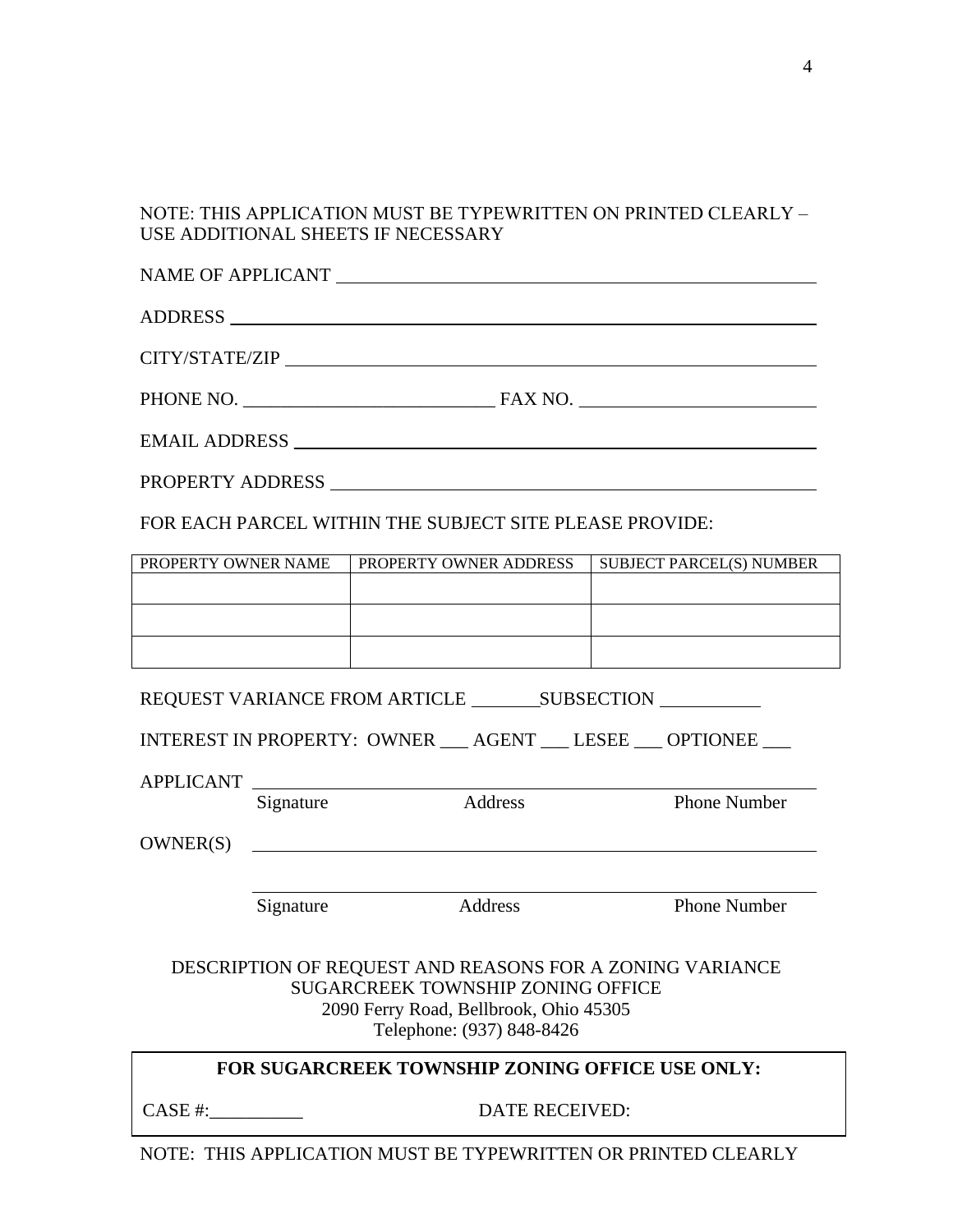#### THE APPLICANT SHOULD PREPARE A STATEMENT REGARDING THE FOLLOWING (USE ADDITIONAL SHEETS IF NECESSARY):

1) Please describe the requested variance. Is the requested variance a use variance or an area/dimensional variance?

**USE VARIANCES**: In order to grant a use variance, the BZA shall determine that strict compliance with the terms of the Sugarcreek Township Zoning Resolution will result in unnecessary hardship for the applicant. The applicant must demonstrate such hardship by clear and convincing evidence. Answers to the following questions (as well as testimony given at the BZA hearing) will aid the BZA in making such a determination. In the case of yes or no answers, please provide explanations. ANSWER THE FOLLOWING QUESTIONS ONLY IF YOU ARE REQUESTING A USE VARIANCE:

- 2) Absent the issuance of a variance, can the property be put to any economically viable use under any of the permitted uses in the zoning district in which the property is located?
- 3) Describe the condition which is unique to the property at issue and not ordinarily found in the same zoning district from which the variance request stems (e.g. a unique building exists on the site that cannot readily be reused for a permitted use).
- 4) Can the variance requested be otherwise resolved by a zoning map amendment?
- 5) Will strict compliance with the Zoning Resolution result in a hardship condition and is that hardship condition created by the actions of the applicant?
- 6) Will the granting of the variance adversely affect the rights of adjacent property owners or residents?
- 7) Will the granting of the variance adversely affect public health, safety or general welfare?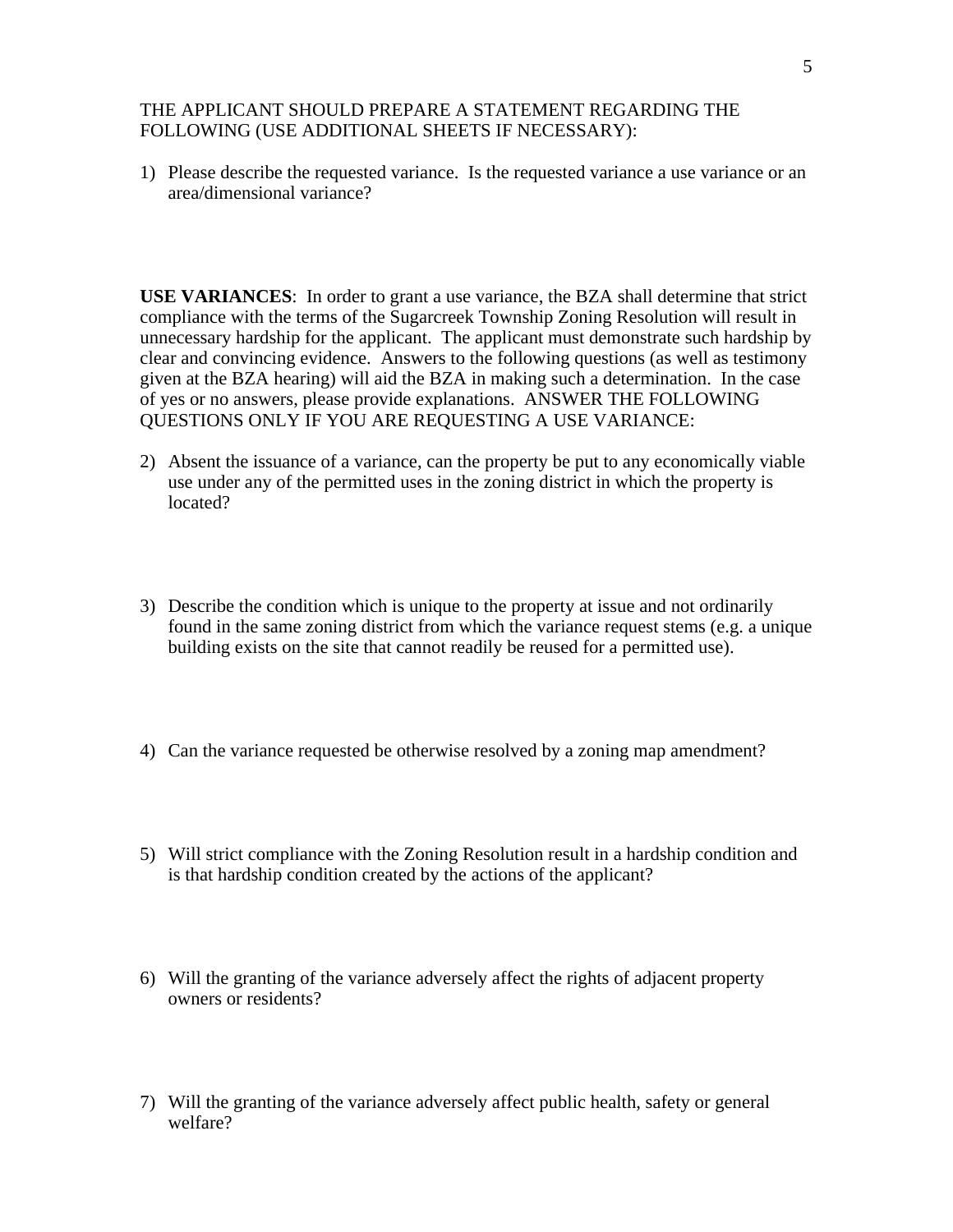- 8) Is the variance consistent with the general spirit and intent of the Sugarcreek Township Zoning Resolution?
- 9) Is the variance sought the minimum that will afford relief to the applicant?

**AREA/DIMENSIONAL VARIANCES**: Answers to the following questions will aid the BZA in determining if a practical difficulty exists that would justify an area/dimensional variance. In the case of yes or no answers, please provide explanations. ANSWER THE FOLLOWING QUESTIONS ONLY IF YOU ARE REQUESTING AN AREA/DIMENSIONAL VARIANCE:

- 2) Describe the special conditions and circumstances that exist which are peculiar to the land or structure involved and which are not applicable generally to other lands or structures in the same zoning district; examples of such special conditions or circumstances are: exceptional irregularity, narrowness, shallowness or steepness of the lot, or adjacency to nonconforming and inharmonious uses, structures or conditions.
- 3) Will the property in question yield a reasonable return or can there be any beneficial use of the property without the requested variance?
- 4) Is the requested variance substantial and is it the minimum necessary to make possible the reasonable use of the land or structure(s) involved?
- 5) Will the essential character of the neighborhood be substantially altered or will adjoining properties suffer substantial detriment as a result of the requested variance?
- 6) Will the requested variance adversely affect the delivery of governmental services such as water, sewer, and trash pickup?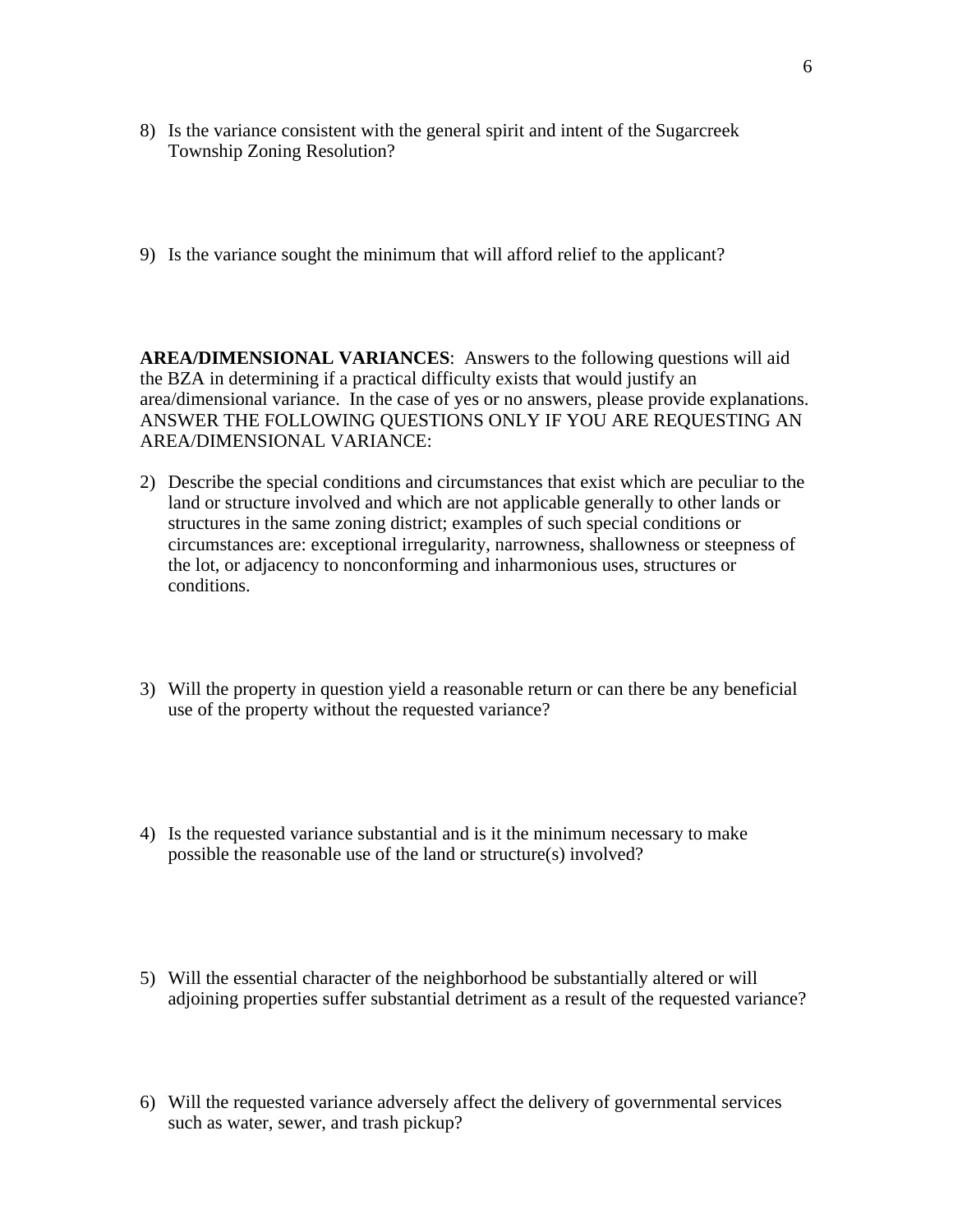- 7) Do the special conditions or circumstances exist as a result of actions of the owner?
- 8) Can the property owner's predicament feasibly be obviated through some method other than the requested variance?
- 9) Will the spirit and intent behind the zoning requirement be observed and substantial justice done by granting the requested variance?
- 10) Will the granting of the requested variance requested confer on the applicant any special privilege that is denied by this regulation to other lands, structures, or buildings in the same district?

# **PROPERTY OWNER'S AFFIDAVIT**

#### STATE OF OHIO COUNTY OF GREENE

I (we) \_\_\_\_\_\_\_\_\_\_\_\_\_\_\_\_\_\_\_\_\_\_\_\_\_\_\_\_\_\_\_\_\_\_\_\_\_\_\_\_\_\_\_\_\_\_\_\_\_\_\_\_\_\_\_\_\_\_\_\_\_\_\_\_\_\_

hereby certify that we are all of the owners of the property which is the subject of this Variance application. I (we) consent to the Board of Zoning Appeals of Sugarcreek Township acting on our application. We understand that our application will be considered and processed in accordance with the regulations set forth by the Sugarcreek Township Zoning Office and Zoning Resolution. I (we) agree to accept, fulfill and abide by those regulations and all stipulations and conditions contained in the decision entered